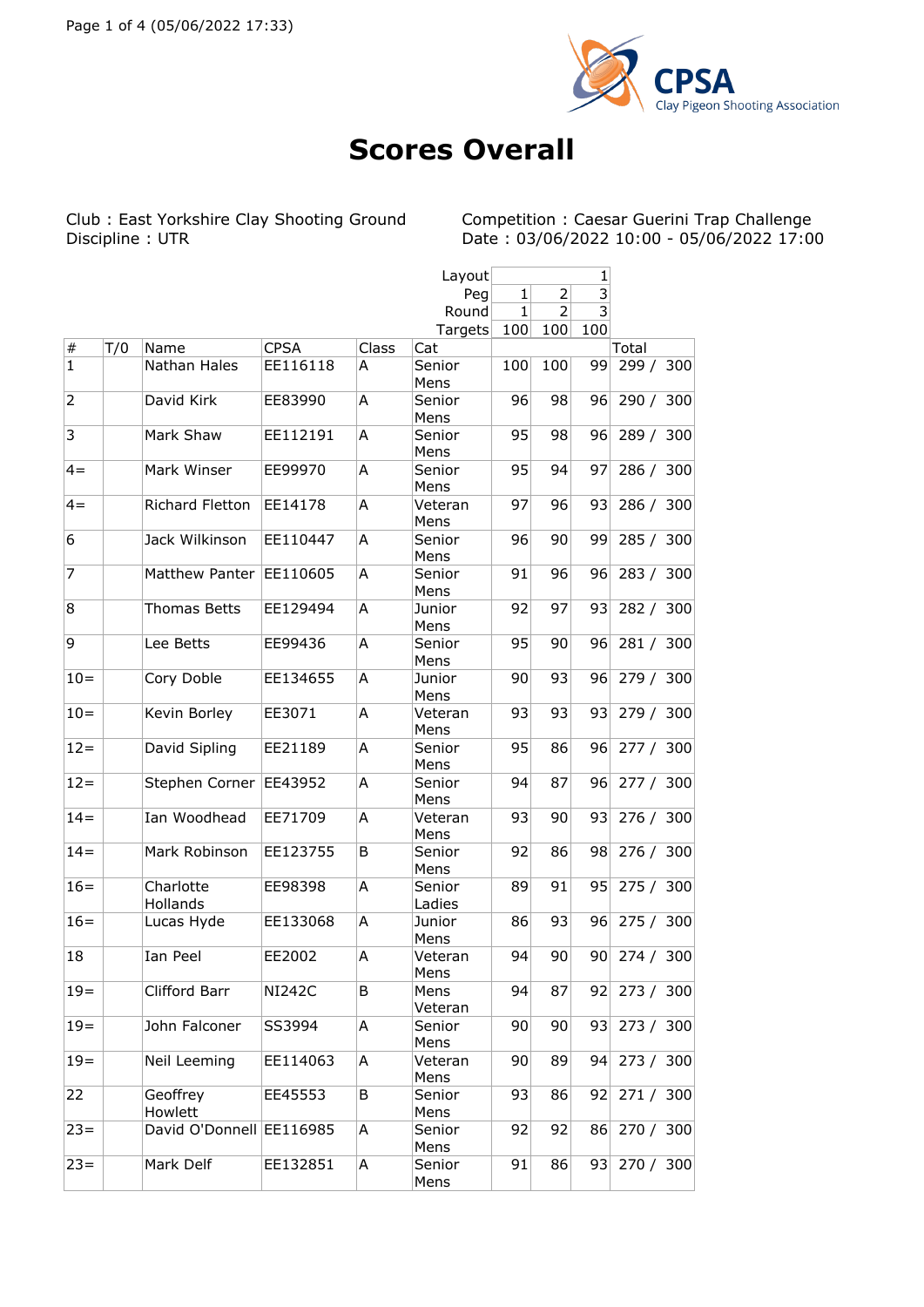

| $25 =$ | Leanne Powell             | EE111815       | B | Senior<br>Ladies | 90 | 86 | 93 | 269 / 300 |     |
|--------|---------------------------|----------------|---|------------------|----|----|----|-----------|-----|
| $25 =$ | Nigel Watson              | EE93403        | B | Veteran<br>Mens  | 92 | 87 | 90 | 269 / 300 |     |
| $27 =$ | Marvin<br>Houghton        | EE98708        | B | Veteran<br>Mens  | 91 | 88 | 89 | 268 / 300 |     |
| $27 =$ | Rob Hall                  | EE12999        | A | Veteran<br>Mens  | 90 | 86 | 92 | 268 / 300 |     |
| 29     | Leah Southall             | EE132717       | C | Junior<br>Ladies | 85 | 86 | 96 | 267 / 300 |     |
| $30 =$ | David Hardy               | EE86077        | A | Senior<br>Mens   | 88 | 88 | 90 | 266 / 300 |     |
| $30 =$ | <b>Philip Sanders</b>     | EE99420        | Α | Veteran<br>Mens  | 86 | 88 | 92 | 266 / 300 |     |
| $32 =$ | Christopher<br>McReynolds | EE125309       | B | Senior<br>Mens   | 92 | 81 | 92 | 265 / 300 |     |
| $32 =$ | Paul Jenkins              | EE64094        | Α | Veteran<br>Mens  | 89 | 85 | 91 | 265 / 300 |     |
| $32 =$ | Paul Westaway             | EE96131        | Α | Veteran<br>Mens  | 91 | 84 | 90 | 265 / 300 |     |
| $32 =$ | <b>Ted Philipson</b>      | EE11811        | Α | Veteran<br>Mens  | 91 | 84 | 90 | 265 / 300 |     |
| 36     | Paul Lilly                | EE118616       | B | Senior<br>Mens   | 88 | 85 | 89 | 262 / 300 |     |
| 37     | Scott Simpsom             | <b>NI123KK</b> | B | Mens             | 88 | 82 | 90 | 260/      | 300 |
| $38 =$ | Anthony Reid              | EE12699        | Α | Veteran<br>Mens  | 88 | 84 | 87 | 259 / 300 |     |
| $38 =$ | Ian Shaw                  | EE31770        | B | Veteran<br>Mens  | 86 | 82 | 91 | 259/      | 300 |
| $38 =$ | William<br>Donnelly       | <b>NI827Y</b>  | C | Mens<br>Veteran  | 90 | 81 | 88 | 259 / 300 |     |
| $41 =$ | Alain George              | EE120577       | B | Veteran<br>Mens  | 89 | 84 | 85 | 258 / 300 |     |
| $41 =$ | Nicholas Harris           | EE68373        | B | Veteran<br>Mens  | 84 | 80 | 94 | 258 / 300 |     |
| $41 =$ | Stephen Parker            | EE21900        | B | Veteran<br>Mens  | 93 | 79 | 86 | 258 / 300 |     |
| $44 =$ | Howard<br>Beaumont        | EE88570        | B | Veteran<br>Mens  | 81 | 88 | 88 | 257 / 300 |     |
| $44 =$ | Lewis Kirk                | EE140542       | C | Junior<br>Mens   | 88 | 83 | 86 | 257 / 300 |     |
| $44 =$ | Mark Wright               | EE100819       | B | Veteran<br>Mens  | 93 | 77 | 87 | 257 / 300 |     |
| $47 =$ | John Reilly               | EE42743        | B | Veteran<br>Mens  | 83 | 84 | 89 | 256 / 300 |     |
| $47=$  | Mark McClelland NI106EE   |                | В | Mens             | 88 | 81 | 87 | 256/      | 300 |
| $47 =$ | Mark Mckeown              | <b>NI172E</b>  | B | Mens             | 90 | 82 | 84 | 256/      | 300 |
| $47 =$ | Nick McCarthy             | NI110TT        | С | Mens             | 85 | 77 | 94 | 256/      | 300 |
| $51 =$ | Andrew<br>Dearman         | EE125865       | C | Senior<br>Mens   | 89 | 81 | 85 | 255 / 300 |     |
| $51 =$ | David Wright              | EE12956        | В | Veteran<br>Mens  | 86 | 82 | 87 | 255 / 300 |     |
| $53 =$ | Norman Eaton              | EE1213         | B | Veteran<br>Mens  | 89 | 80 | 85 | 254 / 300 |     |
| $53 =$ | Robert Wick               | EE34535        | С | Senior<br>Mens   | 84 | 83 | 87 | 254 / 300 |     |
| 55     | Keith Ritchie             | EE126380       | В | Senior<br>Mens   | 81 | 81 | 91 | 253 / 300 |     |
| $56 =$ | Mark Lilly                | EE52163        | Α | Veteran<br>Mens  | 88 | 80 | 84 | 252 / 300 |     |
| $56=$  | Richard Fox               | EE117802       | B | Veteran<br>Mens  | 86 | 74 | 92 | 252 / 300 |     |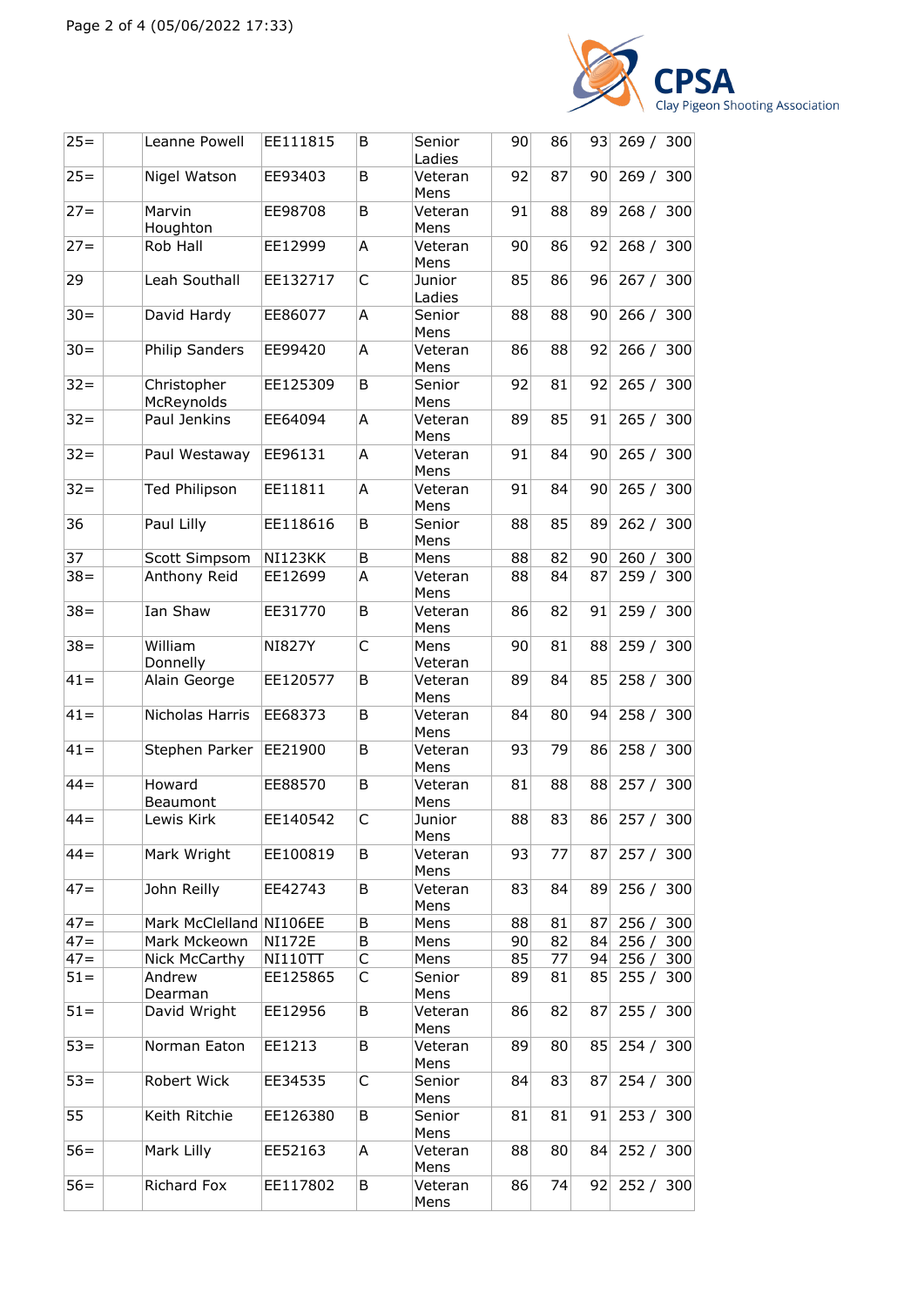

| $58 =$ | Alan Routledge          | EE101328       | С | Veteran<br>Mens   | 79 | 79 | 92              | 250 / 300 |  |
|--------|-------------------------|----------------|---|-------------------|----|----|-----------------|-----------|--|
| $58 =$ | John Lucy               | EE123938       | A | Veteran<br>Mens   | 88 | 77 | 85              | 250 / 300 |  |
| $60 =$ | <b>Nigel Caves</b>      | EE20512        | A | Veteran<br>Mens   | 89 | 79 | 81              | 249 / 300 |  |
| $60 =$ | William Gray            | <b>NI124PP</b> | C | Mens<br>Veteran   | 77 | 83 | 89              | 249 / 300 |  |
| 62     | Arnold Cliffe           | EE12420        | B | Veteran<br>Mens   | 83 | 83 | 82              | 248 / 300 |  |
| 63     | Steve Lilly             | EE144818       | С | Veteran<br>Mens   | 81 | 80 | 86              | 247 / 300 |  |
| 64     | David Shepherd EE106603 |                | C | Veteran<br>Mens   | 79 | 81 | 86              | 246 / 300 |  |
| 65     | Andrew<br>Lazenby       | EE49972        | C | Veteran<br>Mens   | 85 | 80 | 80              | 245 / 300 |  |
| $66=$  | Gareth Roberts          | <b>WW448</b>   | С | Veteran<br>Mens   | 81 | 79 | 84              | 244 / 300 |  |
| $66 =$ | Lewis Downs             | EE145163       | B | Senior<br>Mens    | 88 | 83 | 73              | 244 / 300 |  |
| $66 =$ | Wayne Dukes             | EE110161       | A | Senior<br>Mens    | 88 | 70 | 86              | 244 / 300 |  |
| 69     | John Leightley          | EE127623       | B | Senior<br>Mens    | 78 | 78 | 87              | 243 / 300 |  |
| 70     | Phil Rowley             | EE19015        | A | Veteran<br>Mens   | 89 | 74 | 79              | 242 / 300 |  |
| $71 =$ | Frank Chetcuti          | EE15354        | C | Veteran<br>Mens   | 82 | 76 | 83              | 241 / 300 |  |
| $71 =$ | Simon Taylor            | EE16753        | C | Veteran<br>Mens   | 85 | 75 | 81              | 241 / 300 |  |
| $73 =$ | Mr P Woodhead           | EE63006        | D | Veteran<br>Mens   | 78 | 77 | 82              | 237 / 300 |  |
| $73 =$ | Iain Parker             | EE102030       | С | Senior<br>Mens    | 73 | 78 | 86              | 237 / 300 |  |
| 75     | Amanda<br>Gallagher     | EE112841       | D | Veteran<br>Ladies | 76 | 74 | 84              | 234 / 300 |  |
| 76     | Neville Tarren          | EE108133       | В | Veteran<br>Mens   | 83 | 73 | 76              | 232 / 300 |  |
| 77     | Michael Barker          | EE129196       | С | Veteran<br>Mens   | 72 | 73 | 85              | 230 / 300 |  |
| 78     | Mary Rowley             | EE32000        | С | Veteran<br>Ladies | 79 | 67 | 83              | 229 / 300 |  |
| $79 =$ | Benjamin<br>Westaway    | EE103013       | А | Senior<br>Mens    | 76 | 67 | 83              | 226 / 300 |  |
| $79 =$ | David Lewzey            | EE11701        | А | Veteran<br>Mens   | 72 | 72 | 82              | 226 / 300 |  |
| $79 =$ | Stephen Gray            | <b>NI132PP</b> | С | Mens              | 86 | 67 | 73              | 226 / 300 |  |
| 82     | Elise Dixon             | EE134946       | С | Junior<br>Ladies  | 81 | 66 | 78              | 225 / 300 |  |
| 83     | Rachel Carrie           | EE122119       | С | Senior<br>Ladies  | 73 | 71 | 79              | 223 / 300 |  |
| $84 =$ | Jean Deguara            | EE117893       | D | Senior<br>Mens    | 76 | 72 | 73              | 221 / 300 |  |
| $84 =$ | Michael<br>Sargeson     | EE91605        | С | Veteran<br>Mens   | 77 | 66 | 78              | 221 / 300 |  |
| 86     | Mr JA Parker            | EE3920         | В | Veteran<br>Mens   | 72 | 69 | 78              | 219 / 300 |  |
| $87 =$ | Hugh Pinkerton          | SS883          | D | Veteran<br>Mens   | 77 | 54 | 82              | 213 / 300 |  |
| $87 =$ | Karl Weaver             | EE130519       | D | Veteran<br>Mens   | 68 | 65 | 80 <sup>°</sup> | 213 / 300 |  |